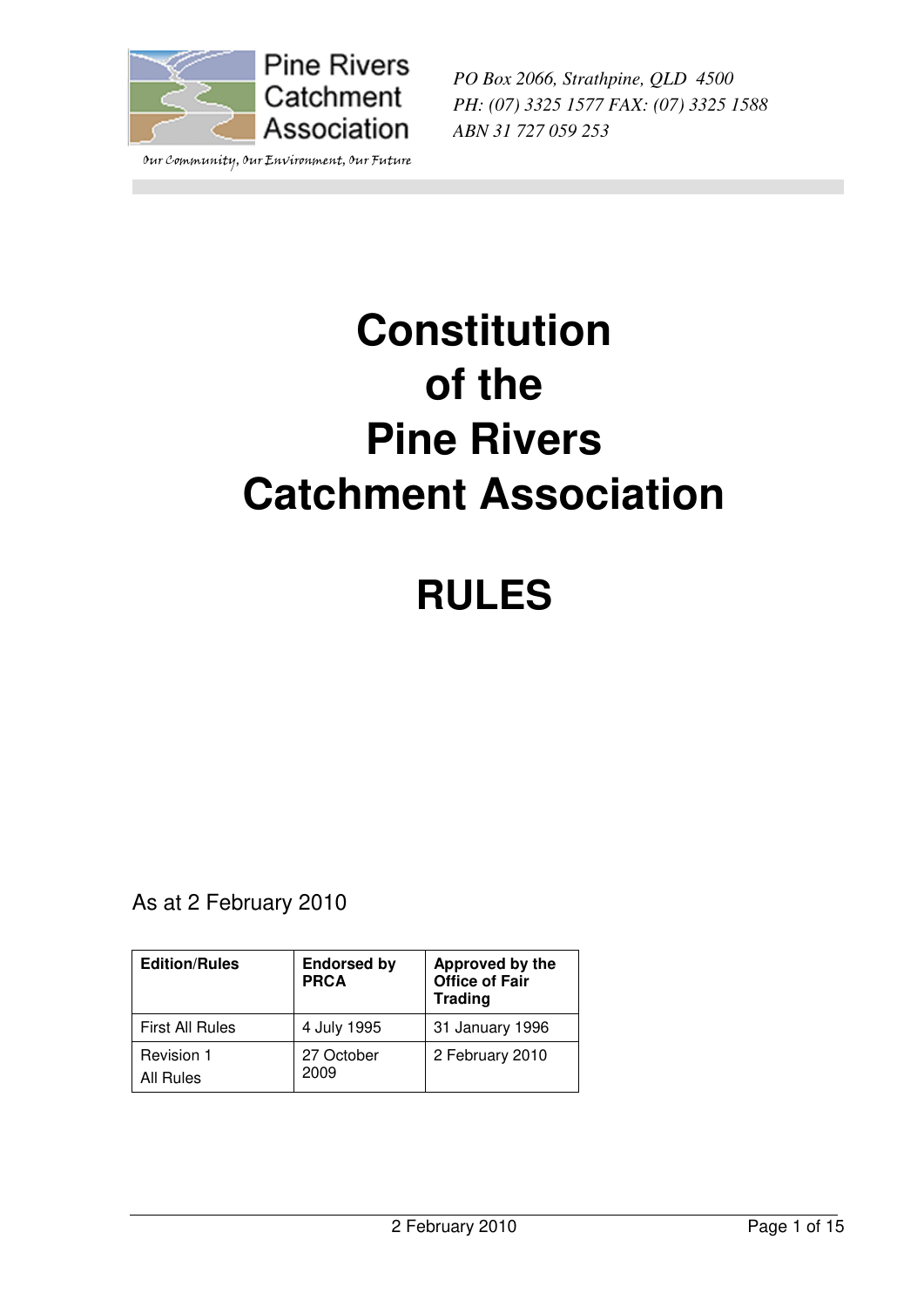## **WORDS AND EXPRESSIONS TO HAVE MEANING IN ACT**

## *Rule 1*

A word or expression that is not defined in these rules, but is defined in the *Associations Incorporation Act 1981* has, if the context permits, the meaning given by the Act.

## **NAME**

## *Rule 2*

The name of the incorporated Association (in these rules called the Association) shall be: "Pine Rivers Catchment Association Incorporated."

## **OBJECTS**

## *Rule 3*

The objects for which the Association is established are to:

- 1) Promote community and government understanding of the interrelationships between natural resources and the value of a coordinated catchment wide approach for management.
- 2) Identify and prioritise natural resource management issues within the Pine Rivers and Hays Inlet Catchments and identify possible solutions.
- 3) Foster collaborative action between community, industry, business, and governments to mitigate adverse impacts on natural resources within the Pine Rivers and Hays Inlet Catchments.
- 4) Promote actions to the community, industry, business and governments that are conducive to mitigating the effects of rapid climate change within the Pine Rivers and Hays Inlet Catchments.
- 5) Promote the planned and ecologically sustainable economic growth of the Pine Rivers and Hays Inlet Catchments.
- 6) Provide a forum for community environment groups and interested community, business, industry and government representatives seeking to improve natural resource management activities within the Pine Rivers and Hays Inlet Catchments.

#### **POWERS**

- 1) The association has the powers of an individual.
- 2) The association may, for example
	- a. enter into contracts; and
	- b. acquire, hold, deal with and dispose of property; and
	- c. make charges for services and facilities it supplies; and
	- d. do other things necessary or convenient to be done in carrying out its affairs.
- 3) The association may take over the funds and other assets and liabilities of the present incorporated association known as the ' North and South Pine Rivers Integrated Catchment Association Inc'.
- 4) The association may also issue secured and unsecured notes, debentures and debenture stock for the association.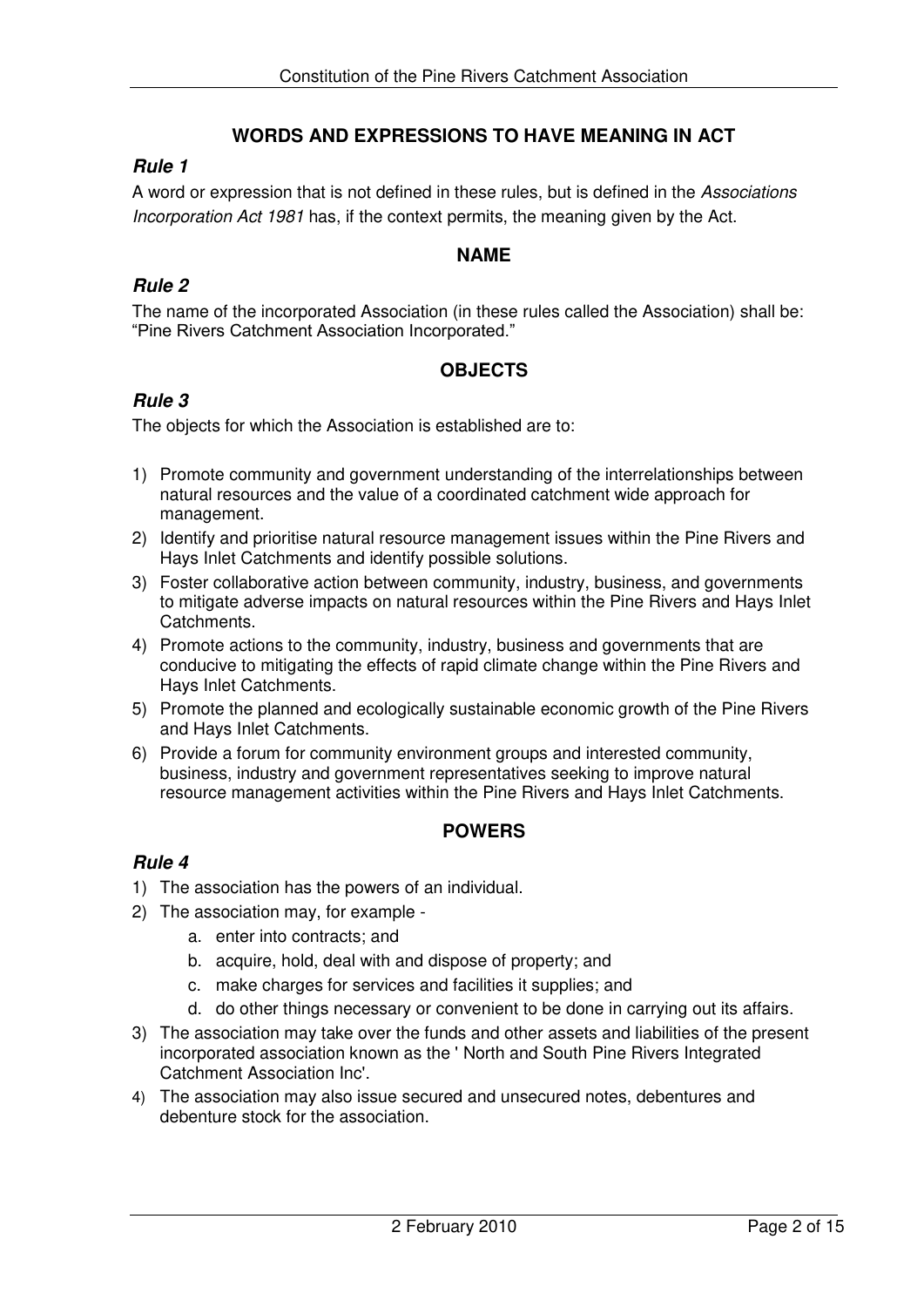## **CLASSES OF MEMBERSHIP**

## *Rule 5*

- 1) The membership of the Association shall consist of any of the following classes of members:
	- a. Ordinary Members
	- b. Affiliated Organisations
	- c. Corporate Members
	- d. Supporting Members
- 2) Ordinary Members: All persons who are approved of by the Management Committee. The numbers of ordinary members shall be unlimited.
- 3) Affiliated Organisations: Any properly constituted organisation incorporated or not incorporated - with a committee which is accepted by the Management Committee. The number of Affiliated Organisations shall be unlimited.
- 4) Corporate Members: A Corporate Body approved by the Management Committee to be given rights of membership. The number of Corporate Members is unlimited.
- 5) Supporting Members: All persons who are approved of by the Management Committee. The numbers of supporting members shall be unlimited.
- 6) The following members shall have the right to vote at all General Meetings provided they are currently financial:
	- a. Ordinary Members.
	- b. Affiliated Organisations shall be entitled to one (1) vote at any General Meeting.
	- c. Corporate Members shall be entitled to one (1) vote per corporation at any General Meeting.
- 7) Affiliated Organisations and Corporations admitted as a Member must appoint one person from the organisation as a representative to act on behalf of the Member in the affairs of the Incorporated Association and may nominate an alternative representative. The representative so appointed shall be considered to be the Member for the purpose of voting and as a member of any Committee.

#### **MEMBERSHIP**

- 1) A person who, on the day the association is incorporated, was a member of the incorporated association and who, on or before a day fixed by the management committee, agrees in writing to become a member of the incorporated association, must be admitted by the management committee to the same class of membership of the association as the member held in the unincorporated association.
- 2) A member of the incorporated association who, before becoming a member, has paid the member's annual subscription for membership of the incorporated association on or before a day fixed by the management committee, is not liable to pay a further amount of annual subscription for the period before the day fixed by the management committee as the day on which the next annual subscription is payable.
- 3) An applicant for membership of the association, other than the members of the incorporated association mentioned in subsection (1), must be proposed by 1 member of the association (the **"proposer"**) and seconded by another member (the **"seconder"**).
- 4) An application for membership must be
	- a. in writing; and
	- b. signed by the applicant and the applicant's proposer and seconder; and
	- c. in the form decided by the management committee.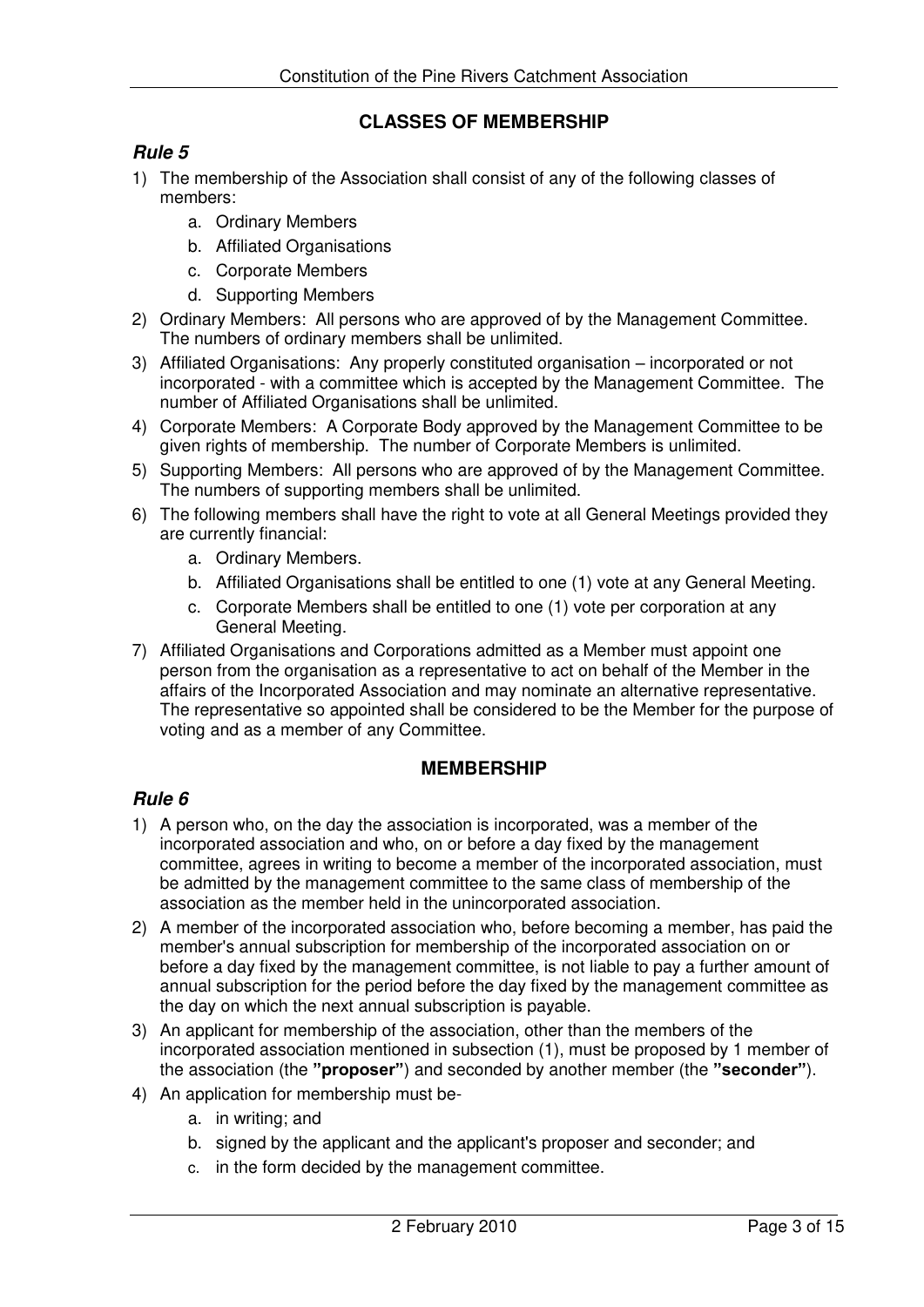## **MEMBERSHIP FEES**

## *Rule 7*

- 1) The membership fees for each class of membership shall be such sum, as the Management Committee shall from time to time determine by resolution.
- 2) The membership fees for each class of membership shall be payable at such time and in such manner as the Management Committee shall from time to time determine.

#### **ADMISSION AND REJECTION OF MEMBERS**

#### *Rule 8*

- 1) The management committee must consider an application for membership at the next meeting of the committee held after it receives
	- a. the application; and
	- b. the appropriate membership fee for the application.
- 2) The management committee must decide at the meeting whether to accept or reject the application.
- 3) If a majority of the management committee members present at the meeting vote to accept the applicant as a member, the applicant must be accepted as a member to the class of membership applied for.
- 4) The secretary of the association must, as soon as practicable after the management committee decides to accept or reject an application, give the applicant a written notice of the decision.

#### **WHEN MEMBERSHIP ENDS**

#### *Rule 9*

- 1) A member may resign from the association by giving a written notice of resignation to the secretary.
- 2) The resignation takes effect on
	- a. the day and at the time the notice is received by the secretary; or
	- b. if a later day is stated in the notice the later day.
- 3) The management committee may terminate a member's membership if the member
	- a. is convicted of an indictable offence; or
	- b. does not comply with any of the provisions of these rules; or
	- c. has membership fees in arrears for at least 2 months; or
	- d. conducts himself or herself in a way considered to be injurious or prejudicial to the character or interests of the association.
- 4) Before the management committee terminates a member's membership, the committee must give the member a full and fair opportunity to show why the membership should not be terminated.
- 5) If, after considering all representations made by the member, the management committee decides to terminate the membership, the secretary of the committee must give the member a written notice of the decision.

## **APPEAL AGAINST REJECTION OR TERMINATION OF MEMBERSHIP**

#### *Rule 10*

1) A person whose application for membership has been rejected, or whose membership has been terminated, may give the secretary written notice of the person's intention to appeal against the decision.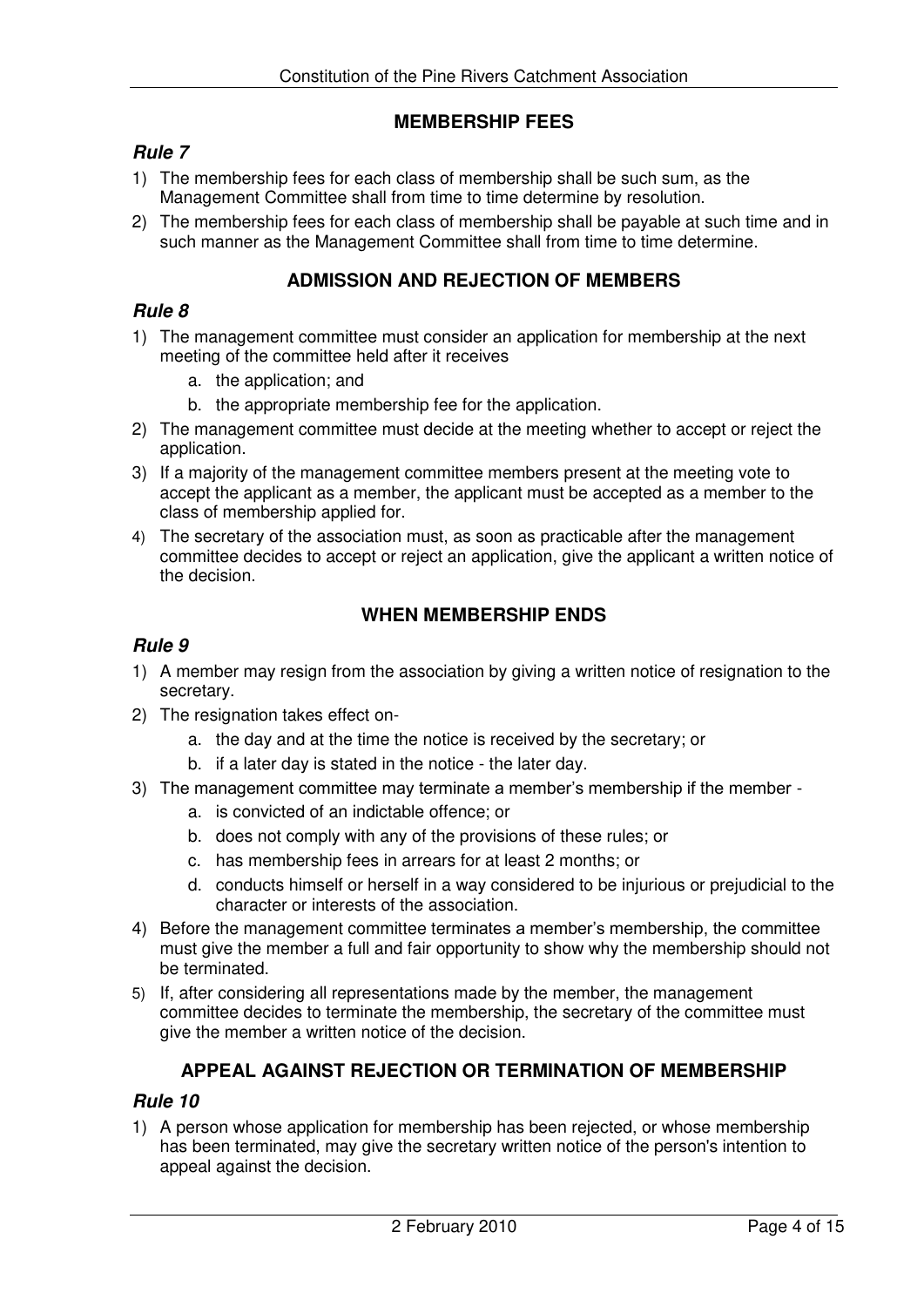- 2) A notice of intention to appeal must be given to the secretary within 1 month after the person receives written notice of the decision.
- 3) If the secretary receives a notice of intention to appeal, the secretary must, within 3 months after the day of receipt, call a general meeting to decide the appeal.
- 4) At the meeting, the applicant must be given a full and fair opportunity to show why the application should not be rejected or the membership should not be terminated.
- 5) Also, the management committee and the committee members who rejected the application or terminated the membership must be given an opportunity to show why the application should be rejected or the membership should be terminated.
- 6) An appeal must be decided by a vote of the members present at the meeting.
- 7) If a person whose application has been rejected does not appeal against the decision within 1 month after receiving written notice of the decision, or the person appeals but the appeal is unsuccessful, the secretary must, as soon as practicable, refund the application fee paid by the person.

## **REGISTER OF MEMBERS**

## *Rule 11*

- 1) The management committee must keep a register of members.
- 2) The register of members must include the following particulars for each member
	- a. the full name and residential address of the member;
	- b. the date of admission as a member;
	- c. the date of death or resignation of the member;
	- d. details about the termination or reinstatement of membership;
	- e. any other particulars the management committee or the members at a general
	- f. meeting decide.
- 3) The register must be open for inspection at all reasonable times.
- 4) However, before the member may inspect the register, the member must apply to the secretary to inspect it.

## **SECRETARY**

- 1) If the association has not elected an interim officer as secretary for the association before its incorporation, the members of the management committee must ensure a secretary is appointed or elected for the association within 1 month after incorporation.
- 2) If a vacancy happens in the office of secretary, the members of the management committee must ensure a secretary is appointed or elected for the association within 1 month after the vacancy happens.
- 3) The secretary must be an individual residing in Queensland, or in another State but not more than 65 km from the Queensland border, who is
	- a. a member of the association elected by the association as secretary; or
	- b. any of the following persons appointed by the management committee
		- i. a member of the association's management committee;
		- ii. a member of the association;
		- iii. another person.
- 4) The management committee may appoint and remove the association's secretary at any time.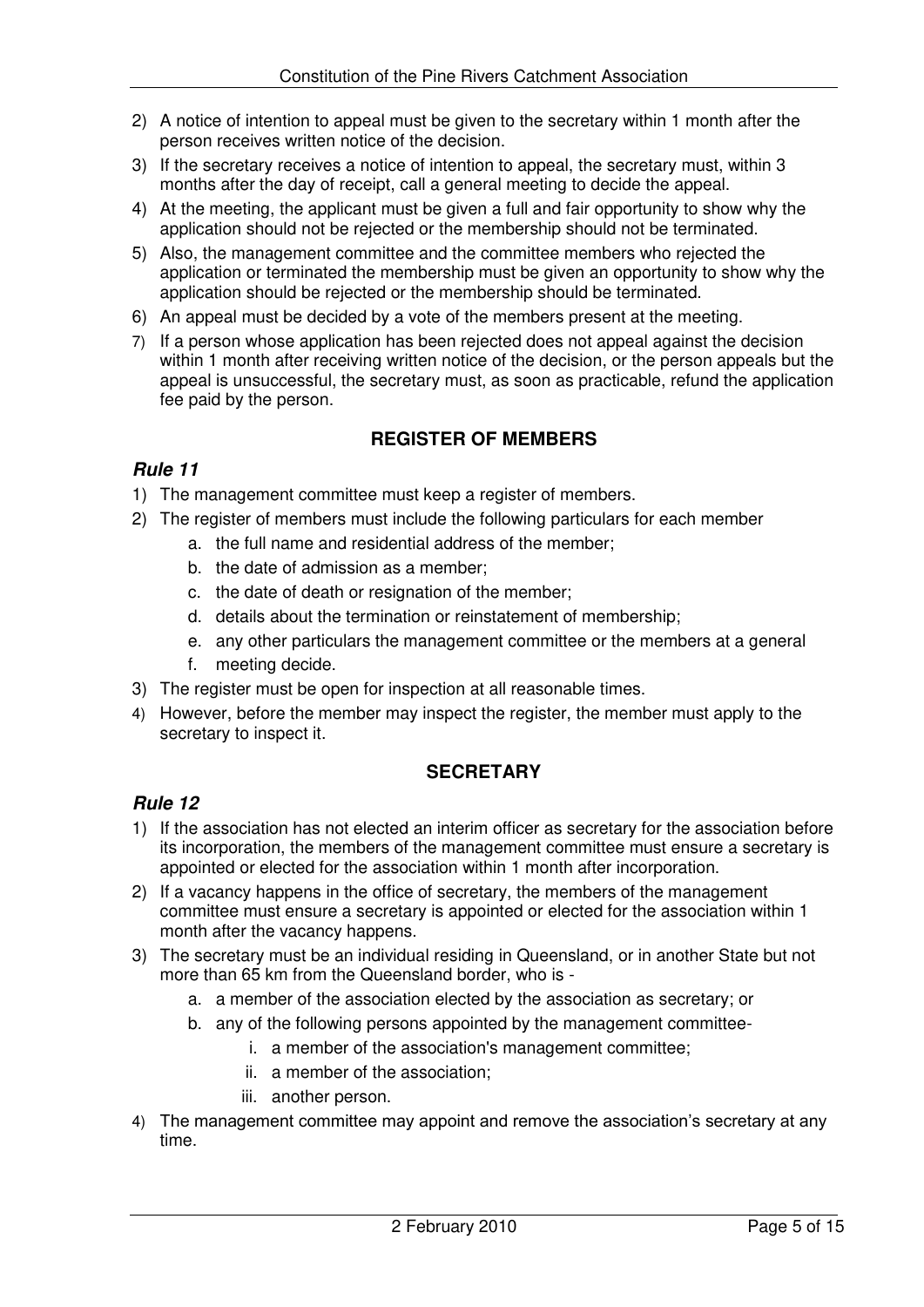## **MEMBERSHIP OF MANAGEMENT COMMITTEE**

#### *Rule 13*

- 1) The management committee of the association consists of a president, vice-president, treasurer, and any other members the association members elect or appoint at a general meeting.
- 2) A member of the management committee, other than the secretary, must be a member of the association.
- 3) At each annual general meeting of the association, the members of the management committee must retire from office, but are eligible, on nomination, for re-election.

## **ELECTING THE MANAGEMENT COMMITTEE**

#### *Rule 14*

- 1) A member of the management committee may only be elected as follows
	- a. any 2 members of the association may nominate another member (the **"candidate"**) to serve as a member of the management committee;
	- b. the nomination must be
		- i. in writing; and
		- ii. signed by the candidate and the members who nominated him or her; and
		- iii. given to the secretary at least 14 days before the annual general meeting at which the election is to be held;
	- c. each member present at the annual general meeting may vote for any number of candidates not more than the number of vacancies;
	- d. if, at the start of the meeting, there are not enough candidates nominated, nominations may be taken from the floor of the meeting.
- 2) A list of the candidates' names in alphabetical order, with the names of the members who nominated each candidate, must be posted in a conspicuous place in the office or usual place of meeting of the association for at least 7 days immediately preceding the annual general meeting.
- 3) If required by the management committee, balloting lists must be prepared containing the names of the candidates in alphabetical order.

## **RESIGNATION OR REMOVAL FROM OFFICE OF MANAGEMENT COMMITTEE MEMBER**

- 1) A management committee member may resign from the committee by giving written notice of resignation to the secretary.
- 2) The resignation takes effect on
	- a. the day and at the time the notice is received by the secretary; or
	- b. if a later day is stated in the notice the later day.
- 3) A member may be removed from office at a general meeting of the association if a majority of the members present at the meeting vote in favour of removing the member.
- 4) Before a vote of members is taken about removing the member from office, the member must be given a full and fair opportunity to show cause why he or she should not be removed from office.
- 5) A member has no right of appeal against the member's removal from office under this section.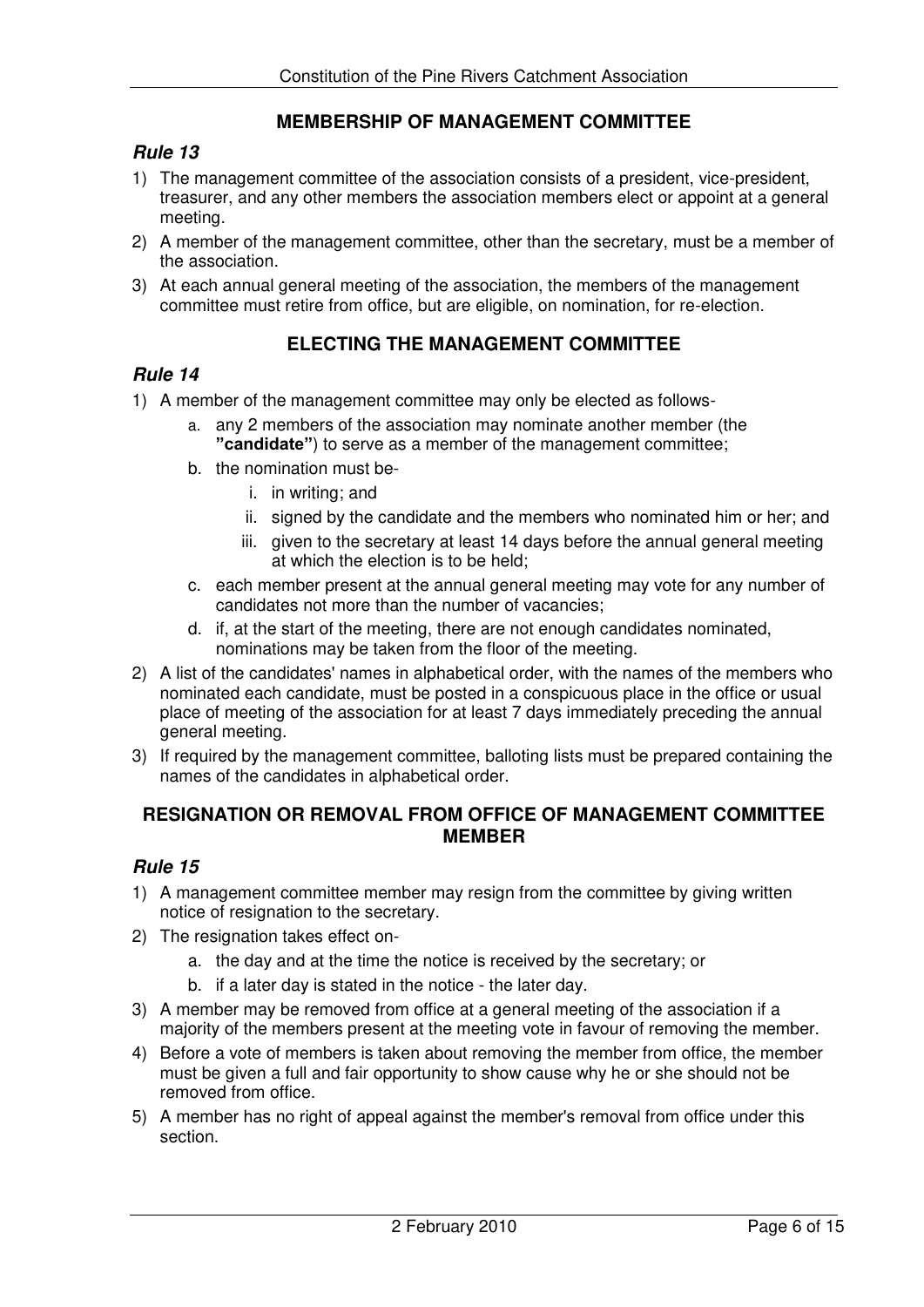## **VACANCIES ON MANAGEMENT COMMITTEE**

#### *Rule 16*

- 1) If a casual vacancy happens on the management committee, the continuing members of the committee may appoint another member of the association to fill the vacancy until the next annual general meeting.
- 2) The continuing members of the management committee may act despite a casual vacancy on the management committee.
- 3) However, if the number of committee members is less than the number fixed under these rules as a quorum of the management committee the continuing members may act only to
	- a. increase the number of management committee members to the number required for a quorum; or
	- b. call a general meeting of the association.

## **FUNCTIONS OF MANAGEMENT COMMITTEE**

- 1) Subject to these rules or a resolution of the association members carried at a general meeting, the management committee
	- a. has the general control and management of the administration of the affairs, property and funds of the association; and
	- b. has authority to interpret the meaning of these rules and any matter relating to the association on which the rules are silent.
- 2) The management committee may exercise the powers of the association
	- a. to borrow, raise or secure the payment of amounts in a way the association members decide; and
	- b. to secure the amounts mentioned in paragraph (a) or the payment or performance of any debt, liability, contract, guarantee or other engagement incurred or to be entered into by the association in any way, including by the issue of debentures (perpetual or otherwise) charged upon the whole or part of the association's property, both present and future; and
	- c. to purchase, redeem or pay off any securities issued; and
	- d. to borrow amounts from members and pay interest on the amounts borrowed; and
	- e. to mortgage or charge the whole or part of its property; and
	- f. to issue debentures and other securities, whether outright or as security for any debt, liability or obligation of the association; and
	- g. to provide and pay off any securities issued; and
	- h. to invest in a way the members of the association may from time to time decide.
- 3) For sub-section (2)(d), the rate of interest must not be more than the current rate being charged for overdrawn accounts on money lent (regardless of the term of the loan) by
	- a. the financial institution for the association; or
	- b. if there is more than 1 financial institution for the association the financial institution nominated by the association.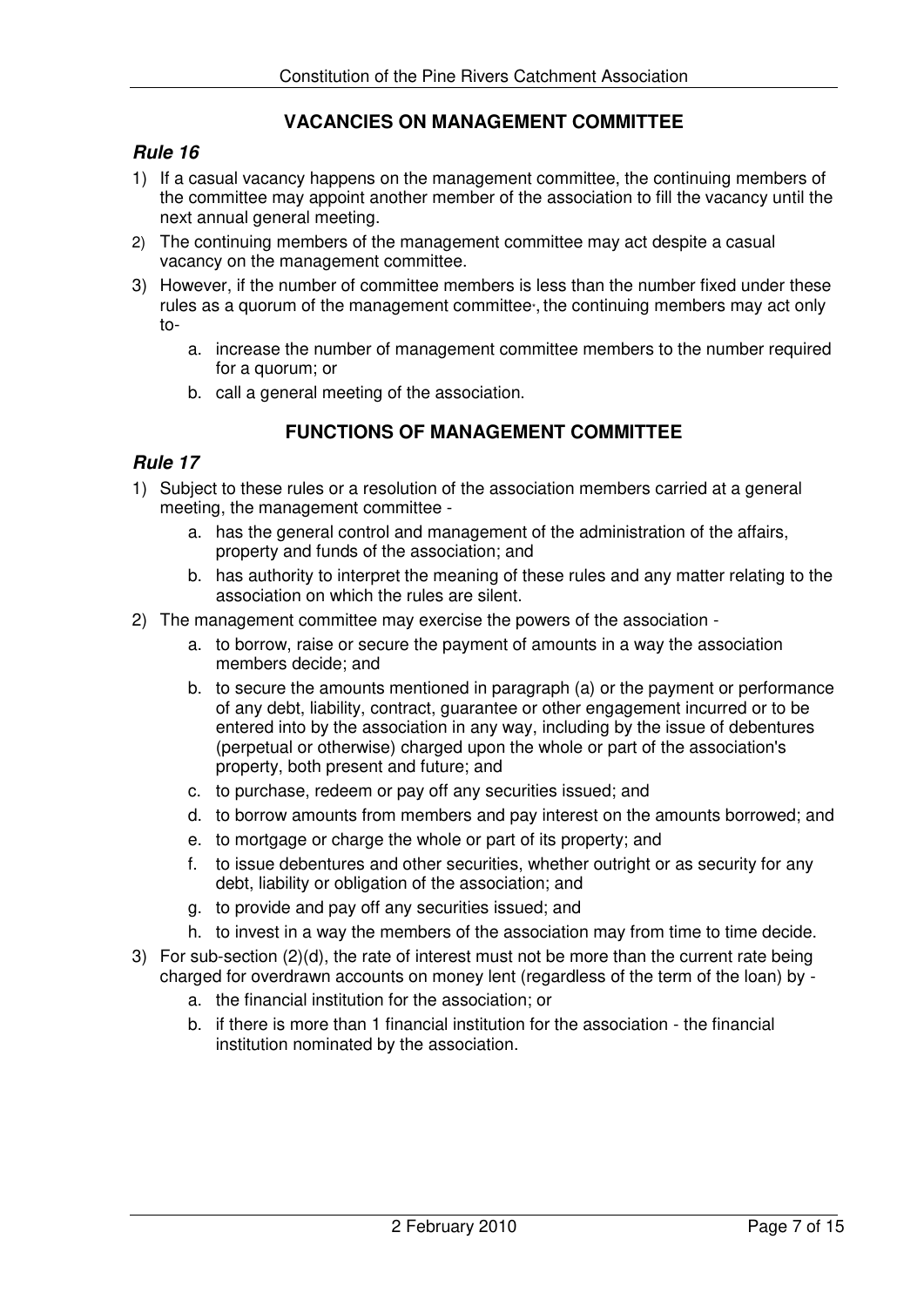## **MEETINGS OF MANAGEMENT COMMITTEE**

- 1) Subject to subsections (2) to (16), the management committee may meet and conduct its proceedings as it considers appropriate.
- 2) The management committee must meet at least once every 4 months to exercise its functions.
- 3) The committee must decide how a meeting is to be called.
- 4) Notice of a meeting is to be given in the way decided by the committee.
- 5) If the secretary receives a written request signed by at least 33% of the management committee members, the secretary must call a special meeting of the committee.
- 6) A request for a special meeting must state
	- a. why the special meeting is being called; and
	- b. the business to be conducted at the meeting.
- 7) At a management committee meeting, more than 50% of the members elected or appointed to the committee as at the close of the last general meeting of the members form a quorum.
- 8) A question arising at a committee meeting is to be decided by a majority vote of committee members present at the meeting and, if the votes are equal, the question is decided in the negative.
- 9) A management committee member must not vote on a question about a contract or proposed contract with the association if the member has an interest in the contract or proposed contract, and if the member does vote the member's vote must not be counted.
- 10) The secretary must give each management committee member at least 14 days notice of a special meeting of the committee.
- 11) A notice of a special meeting must state
	- a. the day, time and place of the meeting; and
	- b. the business to be conducted at the meeting.
- 12) The president or, if there is no president or if the president is not present within 10 minutes after the time fixed for a management committee meeting, the vice-president is to preside as chairperson at the meeting.
- 13) If the president and the vice-president are absent from a management committee meeting, the members may choose 1 of their number to preside as chairperson at the meeting.
- 14) If a quorum is not present within 30 minutes after the time fixed for a management committee meeting called on the request of committee members, the meeting lapses.
- 15) If a quorum is not present within 30 minutes after the time fixed for a management committee meeting called other than on the request of committee members, the meeting is to be adjourned to
	- a. the same day, time and place in the next week; or
	- b. a day, time and place decided by the committee.
- 16) If, at the adjourned meeting mentioned in subsection (15), a quorum is not present within 30 minutes after the time fixed for the meeting, the meeting lapses.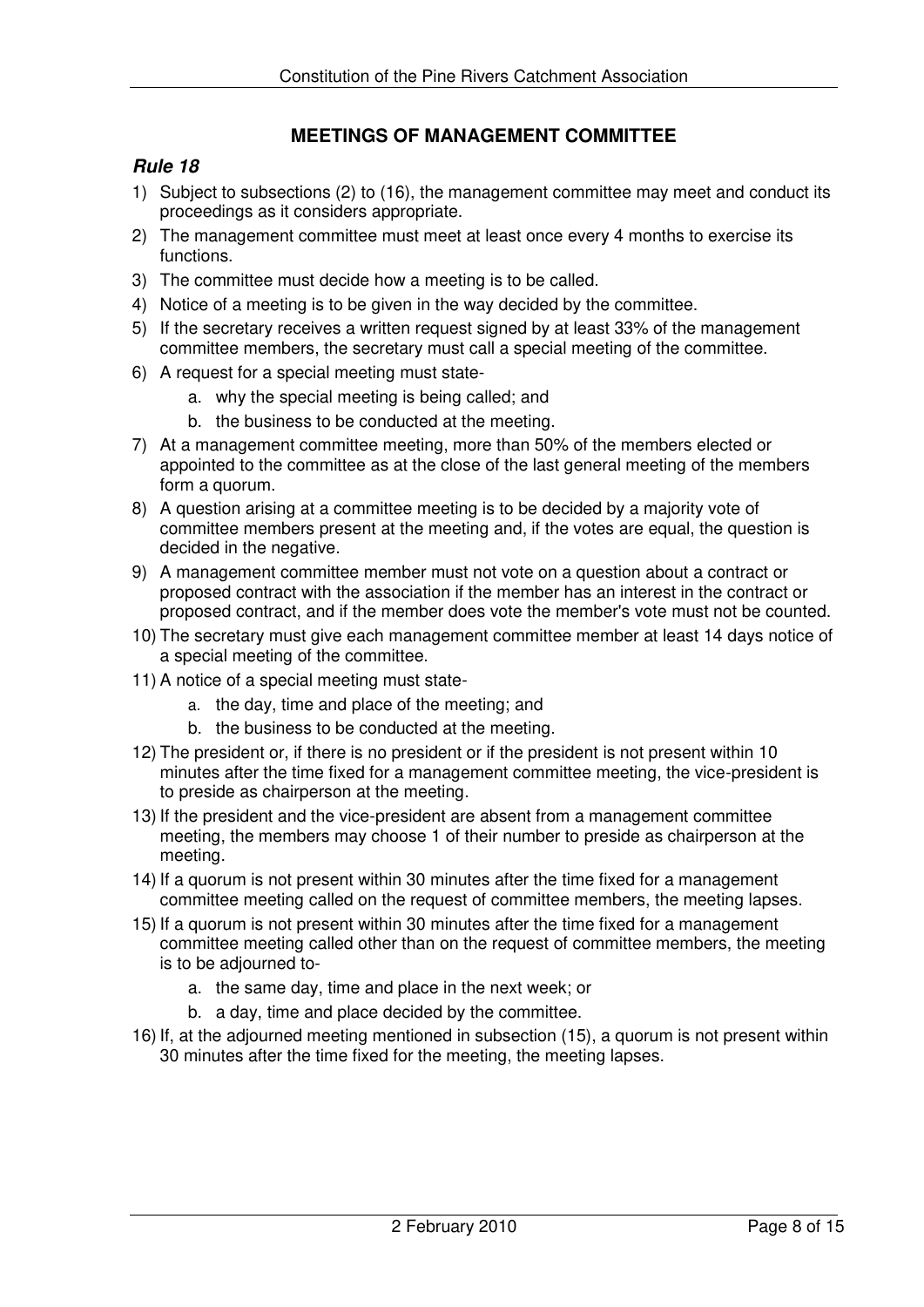## **DELEGATION OF MANAGEMENT COMMITTEE POWERS**

## *Rule 19*

- 1) The management committee may delegate the whole or part of its powers to a subcommittee consisting of the association members considered appropriate by the committee.
- 2) A subcommittee may only exercise delegated powers in the way the management committee decides.
- 3) A subcommittee may elect a chairperson of its meetings.
- 4) If a chairperson is not elected, or if the chairperson is not present within 10 minutes after the time fixed for a meeting, the members present may choose 1 of their number to be chairperson of the meeting.
- 5) A subcommittee may meet and adjourn as it considers appropriate.
- 6) A question arising at a subcommittee meeting is to be decided by a majority vote of the members present at the meeting and, if the votes are equal, the question is decided in the negative.

## **ACTS NOT AFFECTED BY DEFECTS OR DISQUALIFICATIONS**

#### *Rule 20*

- 1) An act performed by the management committee, a subcommittee or a person acting as a member of the management committee is taken to have been validly performed.
- 2) Subsection (1) applies even if the act was performed when
	- a. there was a defect in the appointment of a member of the management committee, subcommittee or person acting as a member of the management committee; or
	- b. a management committee member, subcommittee member or person acting as a member of the management committee was disqualified from being a member.

#### **RESOLUTIONS OF MANAGEMENT COMMITTEE WITHOUT MEETING**

#### *Rule 21*

- 1) A written resolution signed by each member of the management committee for the time being entitled to receive notice of a committee meeting is as valid and effectual as if it had been passed at a committee meeting that was properly called and held.
- 2) A resolution mentioned in subsection (1) may consist of several documents in like form, each signed by 1 or more members of the committee.

#### **FIRST GENERAL MEETING**

#### *Rule 22*

- 1) The first general meeting must be held not less than 1 month, and not more than 3 months, after the day the association is incorporated.
- 2) The management committee must decide where the meeting is to be held.
- 3) The business to be conducted at the first general meeting must include the appointment of an auditor.

## **FIRST ANNUAL GENERAL MEETING**

## *Rule 23*

The first annual general meeting must be held within 18 months after the day the association is incorporated.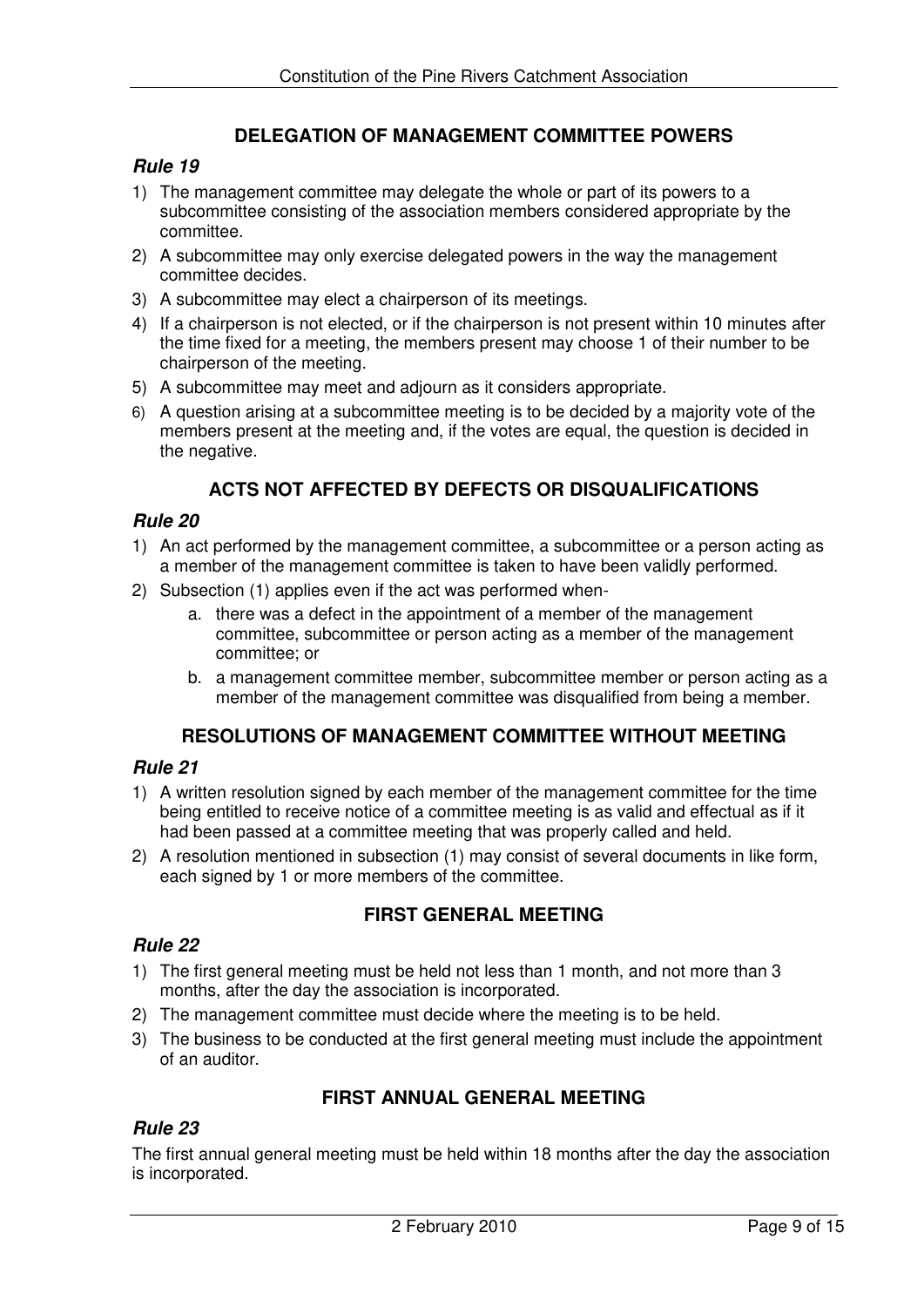## **SUBSEQUENT ANNUAL GENERAL MEETINGS**

#### *Rule 24*

- 1) Each subsequent annual general meeting must be held
	- a. at least once each year; and
	- b. within 3 months after the end of the association's previous financial year.

## **BUSINESS TO BE CONDUCTED AT ANNUAL GENERAL MEETING**

#### *Rule 25*

- 1) The following business must be conducted at each annual general meeting
	- a. receiving the statement of income and expenditure, assets, liabilities and mortgages, charges and securities affecting the property of the association for the last financial year; receiving the auditor's report on the financial affairs of the association for the last financial year;
	- b. presenting the audited statement to the meeting for adoption;
	- c. electing members of the management committee;
	- d. appointing an auditor.

## **SPECIAL GENERAL MEETING**

#### *Rule 26*

- 1) The secretary may only call a special general meeting by giving each member notice of the meeting within 14 days after
	- a. being directed to call the meeting by the management committee; or
	- b. being given a written request signed by
		- i. at least 33% of the members of the association presently on the management committee; or
		- ii. at least the number of ordinary members of the association equal to double the number of members of the association presently on the management committee plus 1; or
	- c. being given a written notice of an intention to appeal against the decision of the management committee
		- i. to reject an application for membership; or
		- ii. to terminate a person's membership.
- 2) A request mentioned in subsection (1)(b) must state
	- a. why the special general meeting is being called; and
	- b. the business to be conducted at the meeting.

## **NOTICE OF GENERAL MEETING**

- 1) The secretary may call a general meeting of the association.
- 2) The secretary must give at least 14 days notice of the meeting to each association member.
- 3) The management committee may decide the way in which the notice must be given.
- 4) However, notice of the following meetings must be given in writing
	- a. a meeting called to hear and decide the appeal of a member against the rejection or termination of the member's membership by the management committee; or
	- b. a meeting called to hear and decide a proposed special resolution of the association.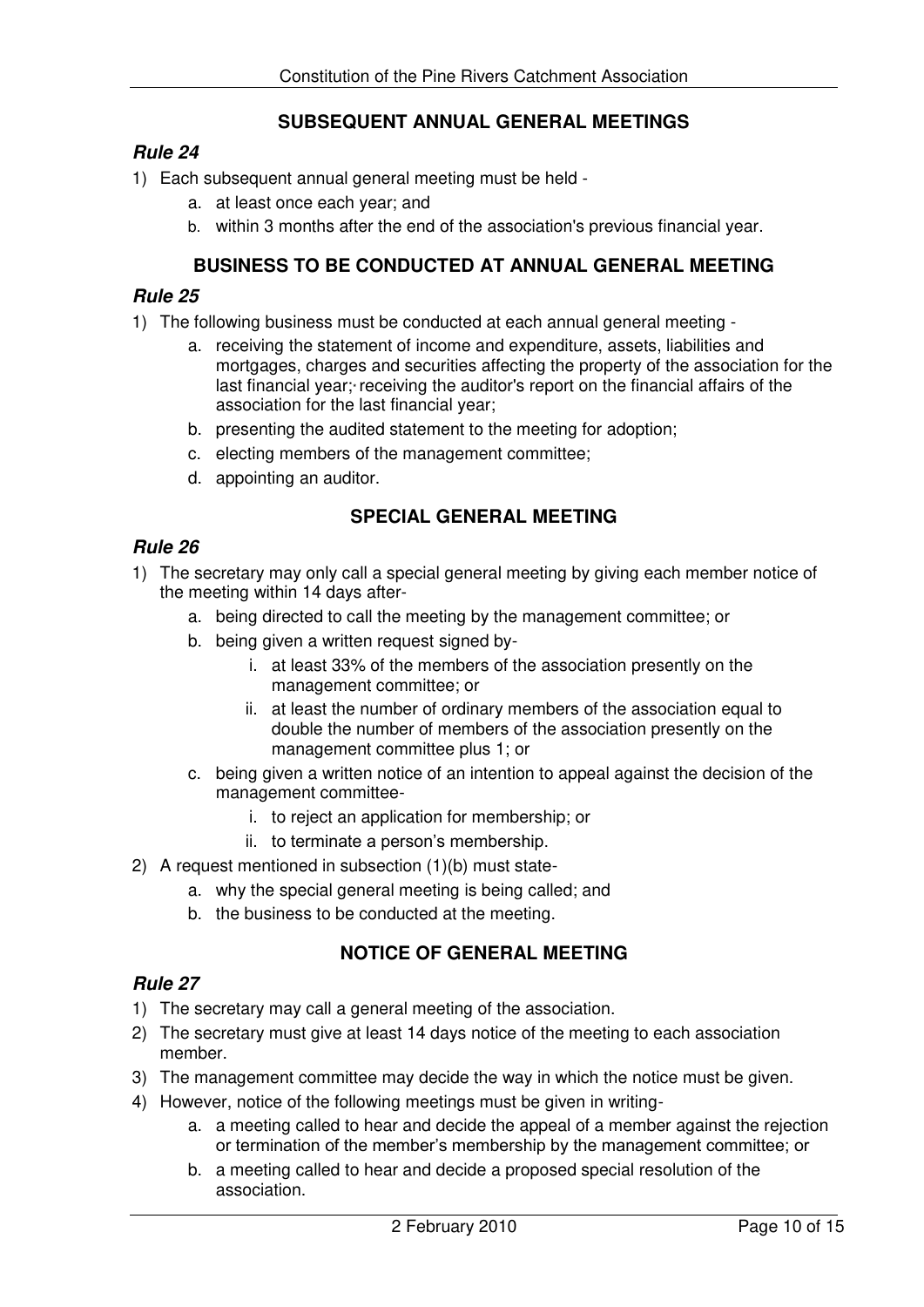5) A notice of a general meeting must state the business to be conducted at the meeting.

## **QUORUM FOR, AND ADJOURNMENT OF, GENERAL MEETING**

#### *Rule 28*

- 1) Subject to subsection (5), at a general meeting the number of members equal to double the number of members of the association presently on the management committee plus 1 form a quorum.
- 2) No business may be conducted at a general meeting unless a quorum of members is present when the meeting proceeds to business.
- 3) If a quorum is not present within 30 minutes after the time fixed for a general meeting called on the request of members of the management committee or the association, the meeting lapses.
- 4) If a quorum is not present within 30 minutes after the time fixed for a general meeting called other than on the request of members of the management committee or the association, the meeting is to be adjourned to
	- a. the same day, time and place in the next week; or
	- b. a day, time and place decided by the management committee.
- 5) If at an adjourned meeting, a quorum under subsection (1) is not present within 30 minutes after the time fixed for the meeting, the members present form a quorum.
- 6) The chairperson may, with the consent of any meeting at which a quorum is present, and must if directed by the meeting, adjourn the meeting from time to time and from place to place.
- 7) If a meeting is adjourned under subsection (6), only the business left unfinished at the meeting from which the adjournment took place may be conducted at the adjourned meeting.
- 8) The secretary is not required to give the members notice of an adjournment or of the business to be conducted at an adjourned meeting unless a meeting is adjourned for at least 30 days.
- 9) If a meeting is adjourned for at least 30 days, notice of the adjourned meeting must be given in the same way notice is given for an original meeting.
- 10) In this rule

**"member"** includes a person attending as a proxy or representing a corporation that is a member.

## **PROCEDURE AT GENERAL MEETING**

- 1) Subject to these rules, at each general meeting
	- a. the president or, if there is no president or if the president is not present within 15 minutes after the time fixed for the meeting or is unwilling to act, the vicepresident is to preside as chairperson; and
	- b. if the vice-president is absent or unwilling to act as chairperson, the members present must elect 1 of their number to be chairperson of the meeting; and
	- c. the chairperson must conduct the meeting in a proper and orderly way; and
	- d. each question, matter or resolution must be decided by a majority of votes of the members present; and
	- e. each member present and entitled to vote is entitled to 1 vote only and, if the votes are equal, the chairperson has a casting vote as well as a primary vote; and
	- f. a member is not entitled to vote at a general meeting if the member's annual subscription is in arrears at the date of the meeting; and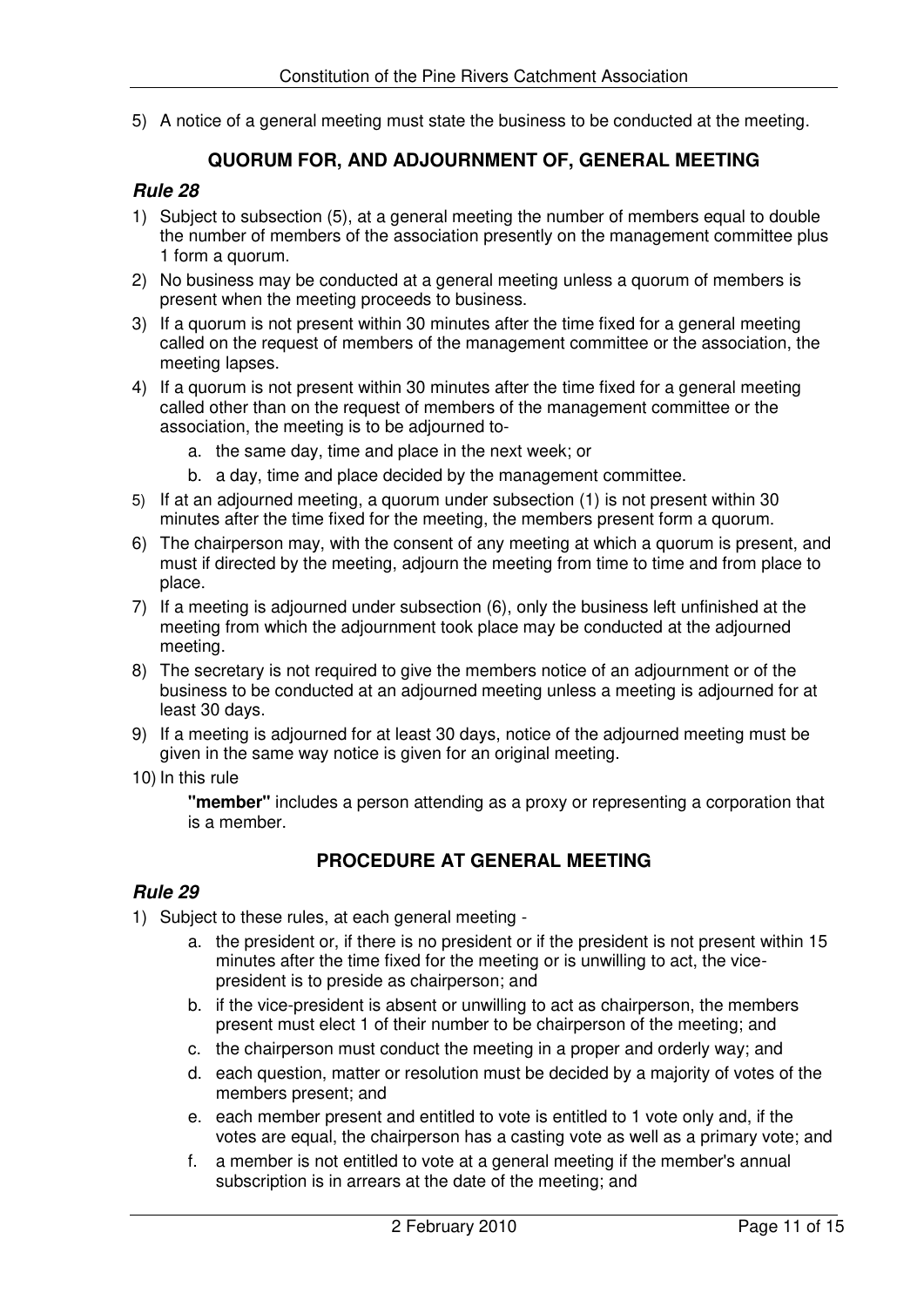- g. voting may be by a show of hands or a division of members, unless at least 20% of the members present demand a secret ballot; and
- h. if a secret ballot is held, the chairperson must appoint 2 members to conduct the secret ballot in the way the chairperson decides; and
- i. the result of a secret ballot as declared by the chairperson is taken to be a resolution of the meeting at which the ballot was held; and
- j. a member may vote in person or by proxy or by attorney and
	- i. on a show of hands, each person present who is a member or a representative of a member has 1 vote; and
	- ii. in a secret ballot, each member present in person or by proxy or by attorney or other properly authorised representative has 1 vote; and
- k. an instrument appointing a proxy must be in writing; and
	- i. if the appointor is an individual signed by the appointor or the appointor's attorney properly authorised in writing; or
	- ii. if the appointor is a corporation either under seal or signed by a properly authorised officer or attorney of the corporation; and
- l. a proxy may be a member of the association or another person; and
- m. the instrument appointing a proxy is taken to confer authority to demand or join in demanding a secret ballot; and
- n. if someone wants to give a member an opportunity to vote for or against a resolution, the instrument appointing a proxy must be in the following or like form-

[*Name of association*]: I, of , being a member of the association, appoint of as my proxy to vote for me on my behalf at the (annual) general meeting of the association, to be held on the the day of the day of the day of the day of the day of the day of the day of the day of the day of the day of  $20$ and at any adjournment of the meeting. Signed this day of 20 **Signature** \* in favour of This form is to be used the resolution.

\*against

\*Strike out whichever is not wanted. (Unless otherwise instructed, the proxy may vote as the proxy considers appropriate.); and

- o. each instrument appointing a proxy must be given to the secretary before the start of the meeting or adjourned meeting at which the person named in the instrument proposes to vote; and
- p. the secretary must ensure full and accurate minutes of all questions, matters, resolutions and other proceedings of each management committee meeting and general meeting are entered in a minute book; and
- q. the secretary must ensure the minute book for each general meeting is open for inspection at all reasonable times by any financial member who previously applies to the secretary for the inspection.
- 2) To ensure the accuracy of the minutes recorded under subsection  $(1)(p)$ 
	- a. the minutes of each management committee meeting must be signed by the chairperson of the meeting, or the chairperson of the next management committee meeting, verifying their accuracy; and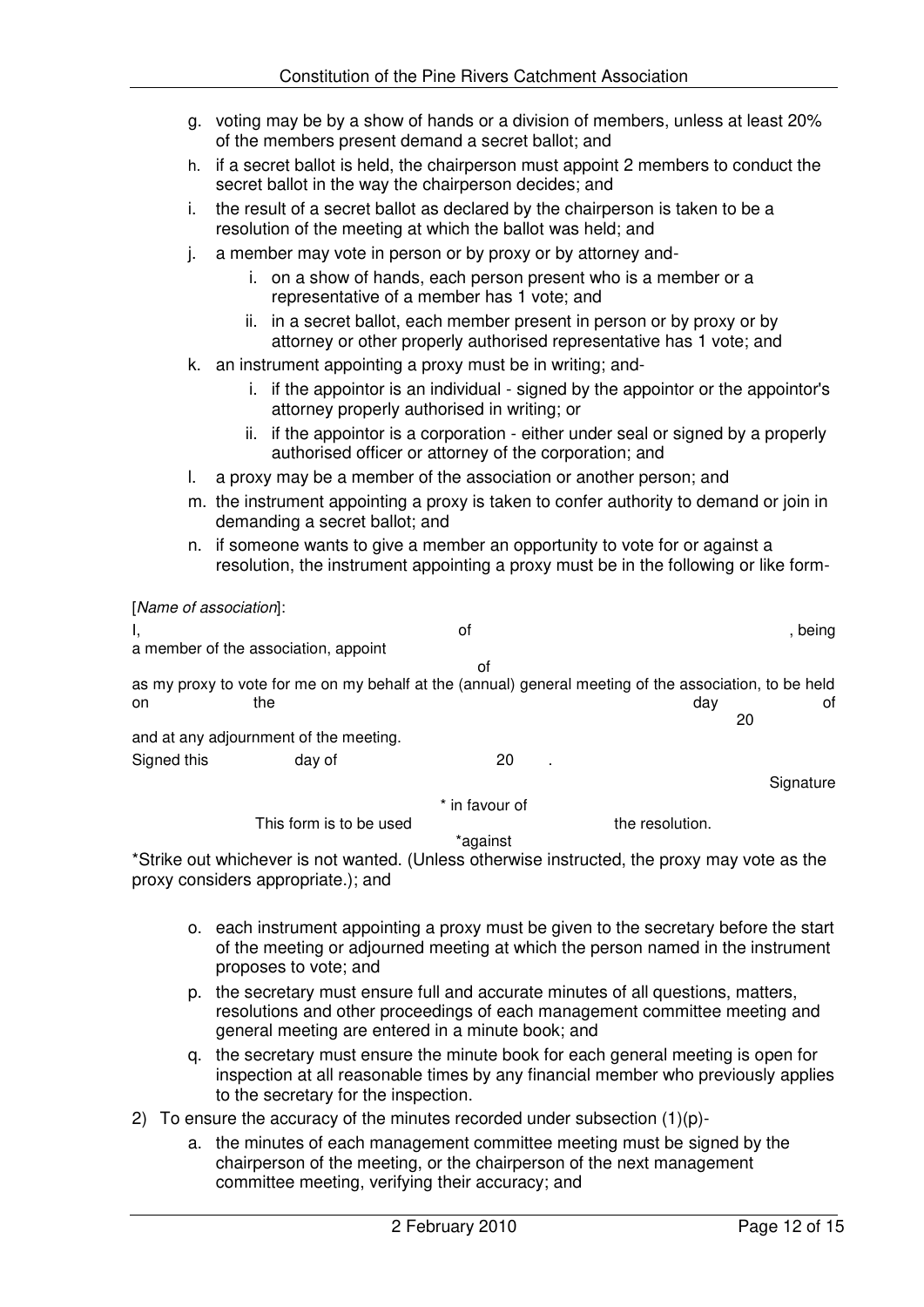- b. the minutes of each general meeting must be signed by the chairperson of the meeting, or the chairperson of the next general meeting, verifying their accuracy; and
- c. the minutes of each annual general meeting must be signed by the chairperson of the meeting, or the chairperson of the next meeting of the association that is a general meeting or annual general meeting, verifying their accuracy.

## **BY-LAWS**

## *Rule 30*

- 1) The management committee may make, amend or repeal by-laws, not inconsistent with these rules, for the internal management of the association.
- 2) A by-law may be set aside by a vote of members at a general meeting of the association.

## **ALTERATION OF RULES**

#### *Rule 31*

- 1) Subject to the *Associations Incorporation Act 1981*, these rules may be amended, repealed or added to by a special resolution carried at a general meeting.
- 2) However an amendment, repeal or addition is valid only if it is registered by the chief executive.

## **COMMON SEAL**

## *Rule 32*

- 1) The management committee must ensure the association has a common seal.
- 2) The common seal must be
	- a. kept securely by the management committee; and
	- b. used only under the authority of the management committee.
- 3) Each instrument to which the seal is attached must be signed by a member of the management committee and countersigned by
	- a. the secretary; or
	- b. another member of the management committee; or
	- c. someone appointed by the management committee.

## **FUNDS AND ACCOUNTS**

- 1) The funds of the association must be kept in an account in the name of the association in a financial institution decided by the management committee.
- 2) Records and accounts must be kept in the English language showing full and accurate particulars of the financial affairs of the association.
- 3) All amounts must be deposited in the financial institution account as soon as practicable after receipt.
- 4) If an amount of \$100 or more is paid by cheque, the cheque must be signed by any 2 of the following
	- a. the president;
	- b. the secretary;
	- c. the treasurer;
	- d. another member authorised by the management committee for the purpose.
- 5) Cheques, other than cheques for wages, allowances or petty cash recoupment, must be crossed 'not negotiable'.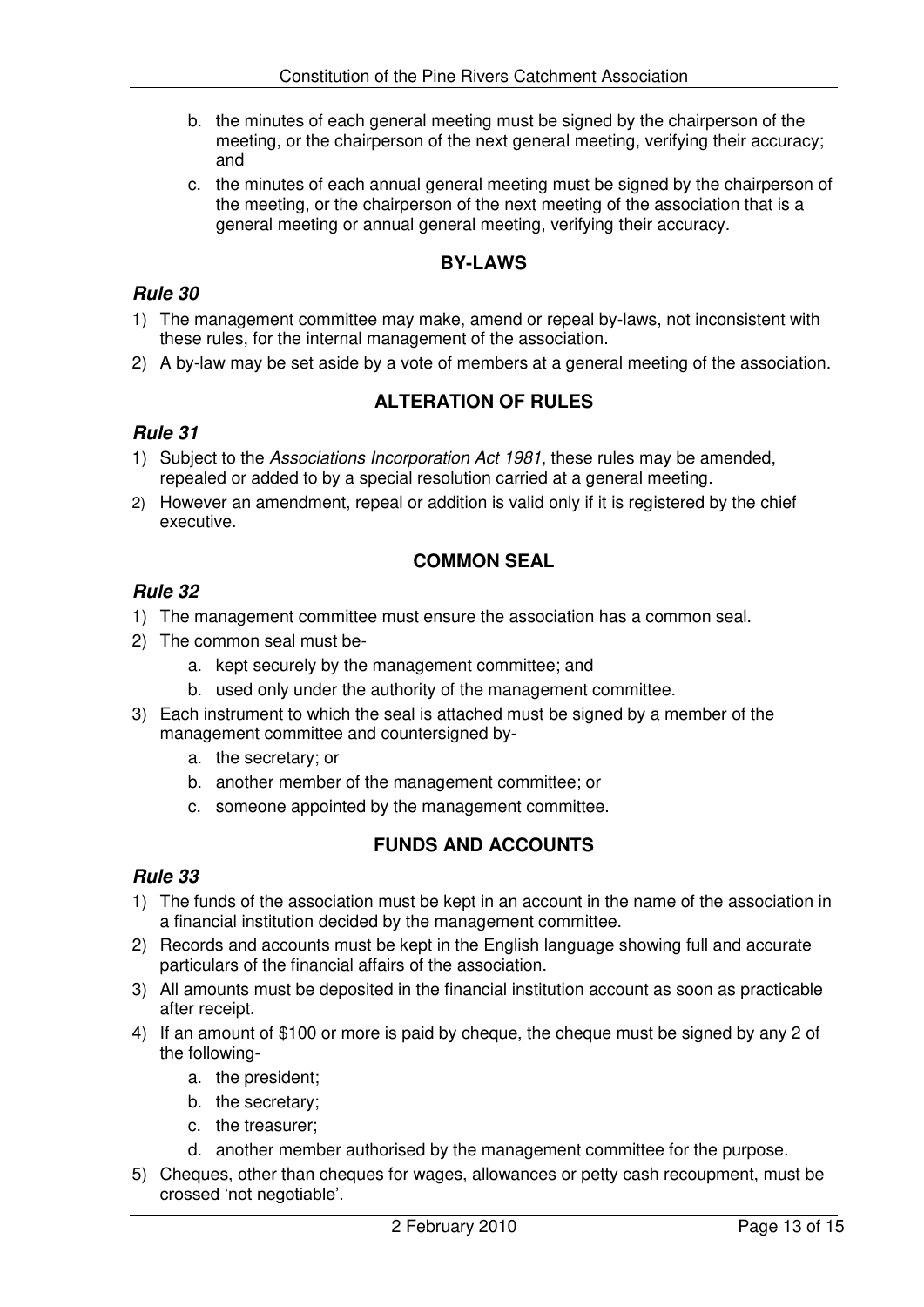- 6) A petty cash account must be kept on the imprest system, and the management committee must decide the amount of petty cash to be kept in the account.
- 7) All expenditure must be approved or ratified at a management committee meeting.
- 8) The treasurer must, as soon as practicable after the end of each financial year, ensure a statement containing the following particulars is prepared
	- a. the income and expenditure for the financial year just ended;
	- b. the association's assets and liabilities at the close of the year;
	- c. the mortgages, charges and securities affecting the property of the association at the close of the year.
- 9) If the association is incorporated within 3 months before the end of the association's financial year, subsection (8) does not apply for the financial year in which the association is incorporated.
- 10) The auditor must examine the statement prepared under subsection (8) and present a report about it to the secretary before the next annual general meeting following the financial year for which the audit was made.
- 11) The income and property of the association must be used solely in promoting the association's objects and exercising the association's powers.

## **DOCUMENTS**

#### *Rule 34*

The management committee must ensure the safe custody of books, documents, instruments of title and securities of the association.

## **FINANCIAL YEAR**

#### *Rule 35*

The financial year of the association closes on the 30 June in each year.

#### **DISTRIBUTION OF SURPLUS ASSETS TO ANOTHER ENTITY**

#### *Rule 36*

- 1) This section applies if the association
	- a. is wound-up under part 10 of the Act; $10$  and
	- b. it has surplus assets.
- 2) The surplus assets must not be distributed among the association members.
- 3) The surplus assets must be given to another entity
	- a. having objects similar to the association's objects; and
	- b. the rules of which prohibit the distribution of the entity's income and assets to its members.
- 4) In this section

**"surplus assets"** has the meaning given by section 92(3)<sup>11</sup> of the Act.

## **PUBLIC FUND**

- 1) The Association will establish and maintain a public fund to be called the 'Pine Rivers Catchments Environment Fund' for the specific purpose of supporting the objects of the Association.
- 2) A separate bank account is to be opened to deposit money donated to the Fund, including interest accruing thereon.